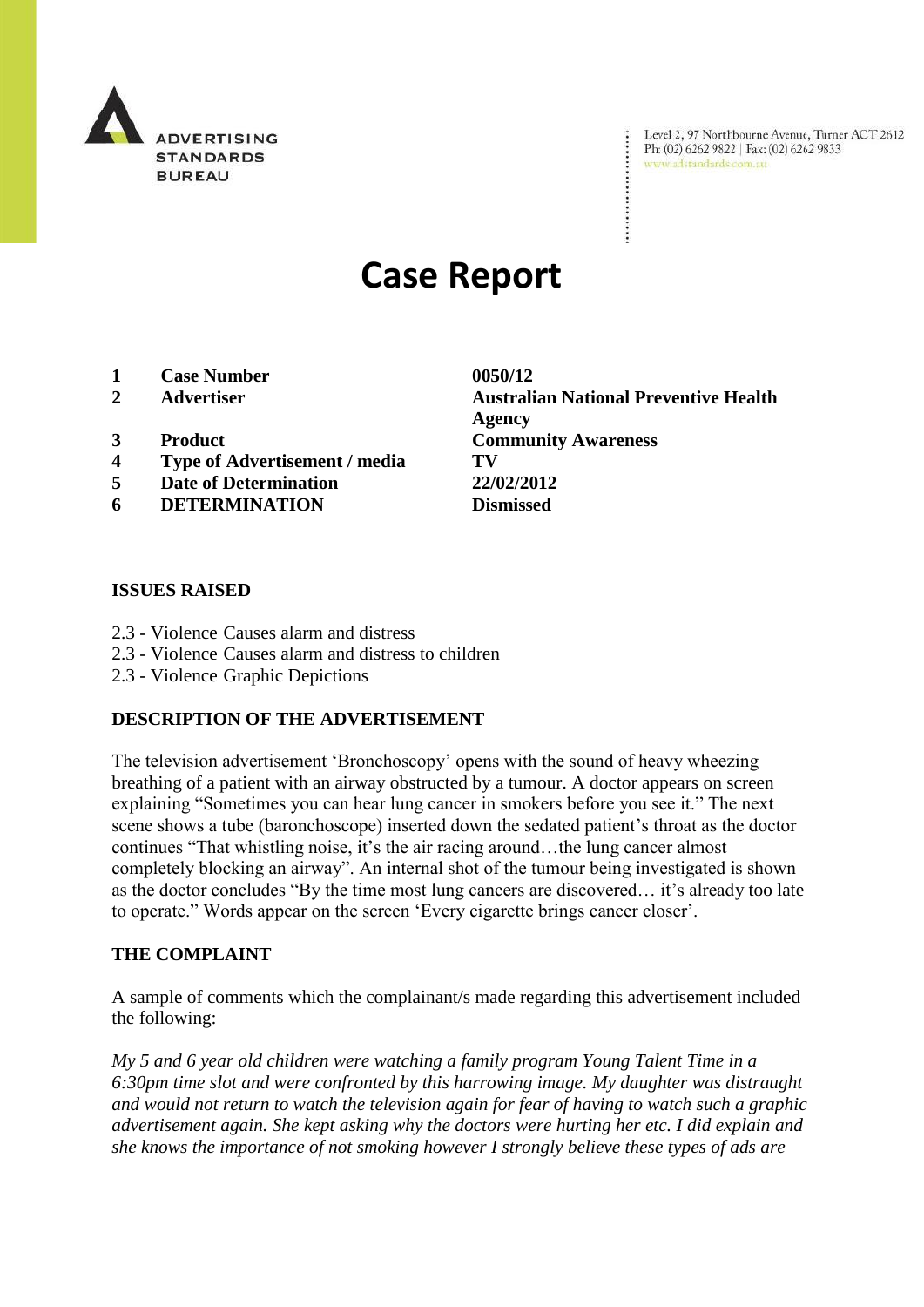*not suitable during family programing. She has gone to bed quite distressed and I ask that these types of ads are not aired during shows that young children will be watching. There are a great deal of these commercials being broadcasted on TV in print including buses and billboards across the state - these may be national I am not sure. They cover a range of topics including driving a car drinking beer smoking going outside in the sun...etc All of these are portrayed as being life threatening. Drive a car you will crash die drink a beer you will get in a fight and die smoke and you will die go in the sun and you will die all portrayed in graphic and confronting unnecessary mock up's of real life using actors and in some cases dead people's family members.*

*My point is none of these hobby's/pastimes/recreations...whatever they are considered are illegal or immoral yet we are subjected to these horrific ad's every time the TV is on or we venture outside or open a magazine. These ads are excessive and contradictory to the basic freedom as citizens of a free and democratic society. We are free to choose.*

*This particular ad is the worst it is offensive to any who has ever been diagnosed with potentially fatal condition whether or not smoking is the cause - there are plenty of people all over the world who have smoked and not died. It is vile and totally demonizes a perfectly legal product. All these ads demonize products and pastimes that are legal and as adults and members of a free and democratic society we are free to choose whether or not we would like to consume/drive/sit outside...etc I consider these ads an attack on my right to choose and or use legal and freely available products and pastimes.*

*I find this horrifying I cannot imagine this being a bona fide medical examination. To the best of my knowledge people who have invasive tests are given a mild anaesthetic. I turn to another channel while it's showing. I don't understand what is happening here and I need to. I agree with the message that smoking causes cancer. I need someone to explain why the woman is suffering.*

*There are a great deal of these commercials being broadcasted on TV in print including buses and billboards across the state - these may be national I am not sure. They cover a range of topics including driving a car drinking beer smoking going outside in the sun...etc All of these are portrayed as being life threatening. Drive a car you will crash die drink a beer you will get in a fight and die smoke and you will die go in the sun and you will die all portrayed in graphic and confronting unnecessary mock up's of real life using actors and in some cases dead people's family members.*

*I agree with the message that smoking causes cancer. I need someone to explain why the woman is suffering.*

*The advertisement was graphic and shocking and it appeared when I was eating.*

*To show close ups of oozing cancerous body parts and play a dying person's gasping breath to an audience not accustomed to or expecting it is cruel and unjustified. This experience left me physically and emotionally upset. I've never smoked in my life.*

*My nearly four year old daughter saw the ad on TV and was very traumatised by what was happening to the woman receiving the bronchoscopy. I tried to explain that she was sick and the doctor was just putting a camera down her throat to have a look. This just raised more questions than answers. The woman on the bed when she is receiving the camera shakes which was the catalyst and XXXX turned to me and said "that is a bit scary ad". I think it is a bit graphic for daytime TV considering the target market for this ad is for adults and therefore should be shown during later time slots. I don't think the ad should be pulled just put into a better time slot. Thanks for your time.*

#### **THE ADVERTISER'S RESPONSE**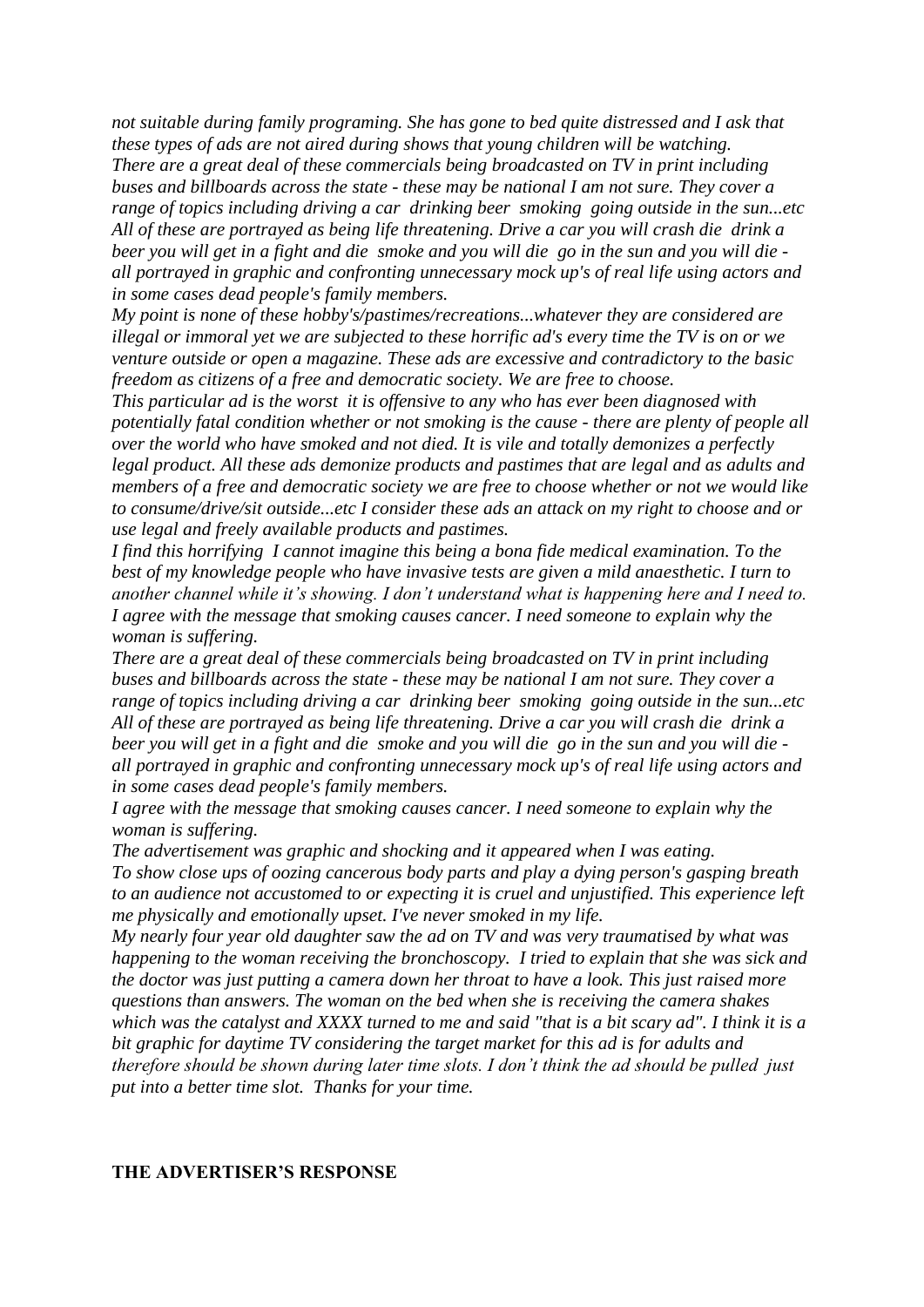Comments which the advertiser made in response to the complainant/s regarding this advertisement include the following:

*The 'Bronchoscopy' television commercial has been classified with a rating of Parental Guidance Recommended (PG). Universal McCann worked with all networks to exercise care in the placement of the commercial and to avoid placement in and around children's programming.*

*Comments in relation to the complaint*

*The Australian National Preventive Health Agency believes that the National Tobacco Campaign advertising material is consistent with the AANA Advertiser Code of Ethics, particularly in relation to Section 2.*

*In developing this campaign, due care has been taken to present facts in a responsible and appropriate manner, having regard for the target audiences for whom the advertising is directed. As well as smokers, the target audience includes the general community (including smokers' families) and smokers vulnerable to relapse. Considerable care was taken to ensure depictions within the campaign are medically accurate and resonate with smokers. The objectives of the 'Bronchoscopy' television commercial are to: motivate smokers to quit now rather than wait for a warning sign that smoking is damaging their health; increase awareness of the health consequences of smoking; encourage smokers to reflect on their own smoking and health; and provide an avenue to quit smoking through the Quitline service. The television commercial focuses on a well-established health consequence of smoking – lung cancer. Based on a case history, it delivers important information to smokers by showing what an advanced lung cancer looks and sounds like. In the commercial, the source of the whistling sound is exposed and explained, revealing that lung tumours that are found at this late stage are often too late to operate on.* 

*The Cancer Institute NSW, which developed the advertisement, conducted research with smokers prior to implementation to ensure that the advertising resonated with smokers. The results of their campaign evaluation also demonstrated that the advertisement achieved high recognition among smokers and recent quitters. Though confronting, smokers acknowledged the advertisement is still worth watching. The commercial scored very high on believability and there was an increase in the calls made to the Quitline service (in 2009) when that campaign aired in NSW.*

*The advertising tagline on the television commercial 'Every cigarette brings cancer closer' addresses the fact that smoking is a leading cause of cancer. The campaign does not propose that smoking is the only cause of cancer rather that it increases an individual's risk of developing cancer. This commercial has undergone further research with smokers and recent quitters on its effectiveness prior to the commercial's inclusion in the National Tobacco Campaign media activity.* 

*The National Tobacco Campaign is relevant to the entire community. Tobacco smoking is the single largest preventable cause of death and disability in Australia, accounting for approximately 15,000 deaths per annum. All non-smokers are potential smokers or potential victims of passive smoking. The campaign aims to contribute to a reduction in the prevalence of daily adult smoking to 10% or less by 2018.*

*Advertising agency and media buyer details*

*The advertisement was developed by creative agency The Campaign Palace for the Cancer Institute NSW. The Australian National Preventive Health Agency has licensed this advertisement from the Cancer Institute NSW for the 2012 national campaign media buy. The media buyer is the Commonwealth's master media agency Universal McCann.*